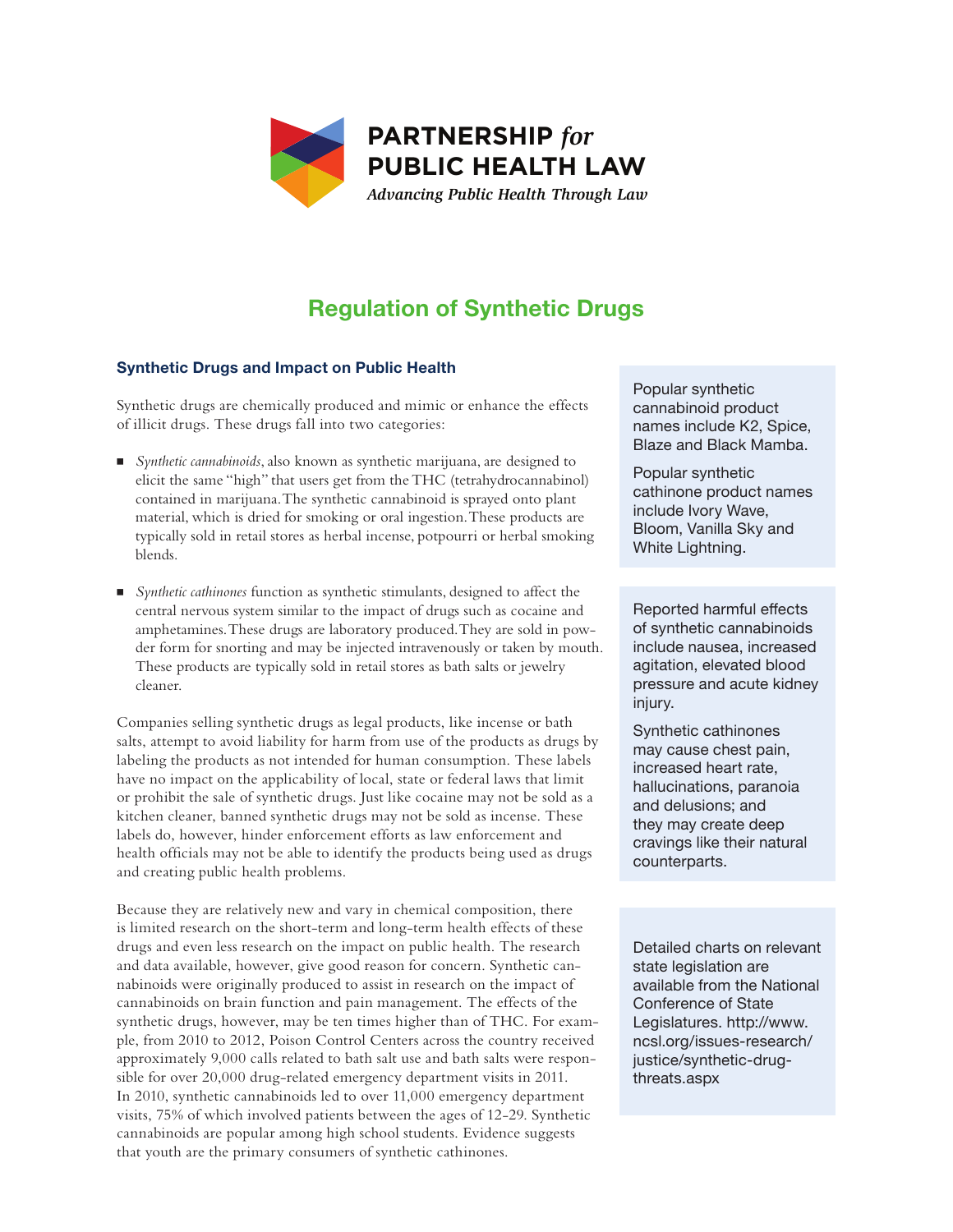## **Federal Laws Applicable to Synthetic Drugs**

Federal law—the Controlled Dangerous Substances Act regulates the sale of a variety of drugs, including imposing prescription requirements for certain substances and banning the sale and use of others. The level of regulation is determined by the schedule on which the drug is listed. At the

For example, Ocean City, Maryland, a popular tourist destination that attracts teens and young adults, bans "cannabimimetic agents" as well as "noncontrolled substance<sup>[s]</sup> that the person reasonably believes is a hallucinogenic chemical substance." *Ocean City, Maryland, Code, Title IV, §§58-181 to 58-183.*

high end of the scale, Schedule I drugs present significant risk of addiction and serve no medical purpose; these drugs may not be sold or used. At the low end, Schedule V drugs present little risk of abuse and may be used effectively as medicine. Recognizing that chemical substances similar to controlled substances present health risks, Congress passed the Controlled Substances

Analogue Enforcement Act of 1986, Subtitle E of the Anti-Drug Abuse Act of 1986 (P.L. 99-570). The Act includes in Schedule I drugs that are substantially similar to listed drugs; however, the definition of analogue drug is somewhat restrictive. In 2012, Congress passed the Synthetic Drug Abuse Prevention Act, Subtitle D of Title XI of the Food and Drug Administration Safety and Innovation Act (P.L. 112-144), directly adding several synthetic substances to Schedule I. The Drug Enforcement Agency has added more synthetic substances to Schedule I; these are temporary listings that must be approved by Congress within three years. As a result of these laws, those who produce, sell, use or possess many synthetic drugs may be subject to federal criminal prosecution.

#### **State and Local Laws Applicable to Synthetic Drugs**

States have also responded with legislation: 43 states have passed laws prohibiting certain synthetic cannabinoids and 44 states have passed laws prohibiting certain synthetic cathinones. Some state laws identify particular chemical compounds that are unlawful. For example, Arizona law contains an extensive list of prohibited chemical compounds. *Arizona Revised Statutes, §13-1401*. Other state laws use generic language so as to include any number of synthetic drugs. For example, Colorado law lists specific prohibited compounds but also prohibits cathinones generally, defined as "any synthetic or natural material containing any quantity of a cathinone chemical structure, including any analogs, salts, isomers, or salts of isomers of any synthetic or natural material containing a cathinone chemical structure." *Colorado Revised Statutes, §18-18-102.* There is a trend toward these more generic definitions. As with federal law, these provisions typically add the new substances to existing prohibitions on production, sale, use or possession and require criminal prosecution for enforcement. The advantage of the generic definition is that the law is able to keep pace with the creativity of those manufacturing the products. With narrow definitions of prohibited drugs, manufacturers need only make a modest change to the chemical composition of the product to avoid regulation.

Local legislatures have also taken action, typically with respect to a particular product of concern. Some jurisdictions have taken action broadly or with respect to a particular retailer under the local jurisdiction's nuisance abatement power. Because many states preempt local legislation of controlled dangerous substances to some extent, interested local policymakers should consult with counsel before pursuing legislation to better understand in what ways the local legislature may regulate synthetic drugs.

### **Public Health Response to Synthetic Drug Use**

Federal and state laws prohibiting the production, sale, use or possession of synthetic drugs are an important element in the public health response to this burgeoning problem. But law enforcement officials face significant hurdles in pursuing criminal charges against those who sell synthetic drugs. Even with the generic or catch-all language, expert testimony about the chemical composition of the product and its effect on the human body are likely required. Additionally, labeled as legal products like incense or bath salts, enforcement officials struggle to identify and punish retailers. These difficulties coupled with the dynamic nature of these drugs require a public health response. Because synthetic cannabinoids and cathinones are relatively new products, informing the public about the risks of use is imperative. This includes incorporating information about synthetic drugs into youth drug education programs as well as broader public education so that retailers, parents and other adults are aware of these products. This is particularly true as many of the popular products are marketed in a deceptive manner, with labeling as herbal incense or bath salts not intended for human consumption. Assuring that the medical community and health departments are aware of the availability of these drugs and know how to treat a user is particularly important in communities in which the drugs are just starting to emerge. Supporting research into the effects of the drugs will contribute to the ability of the public health community to respond to this emerging and dangerous problem.